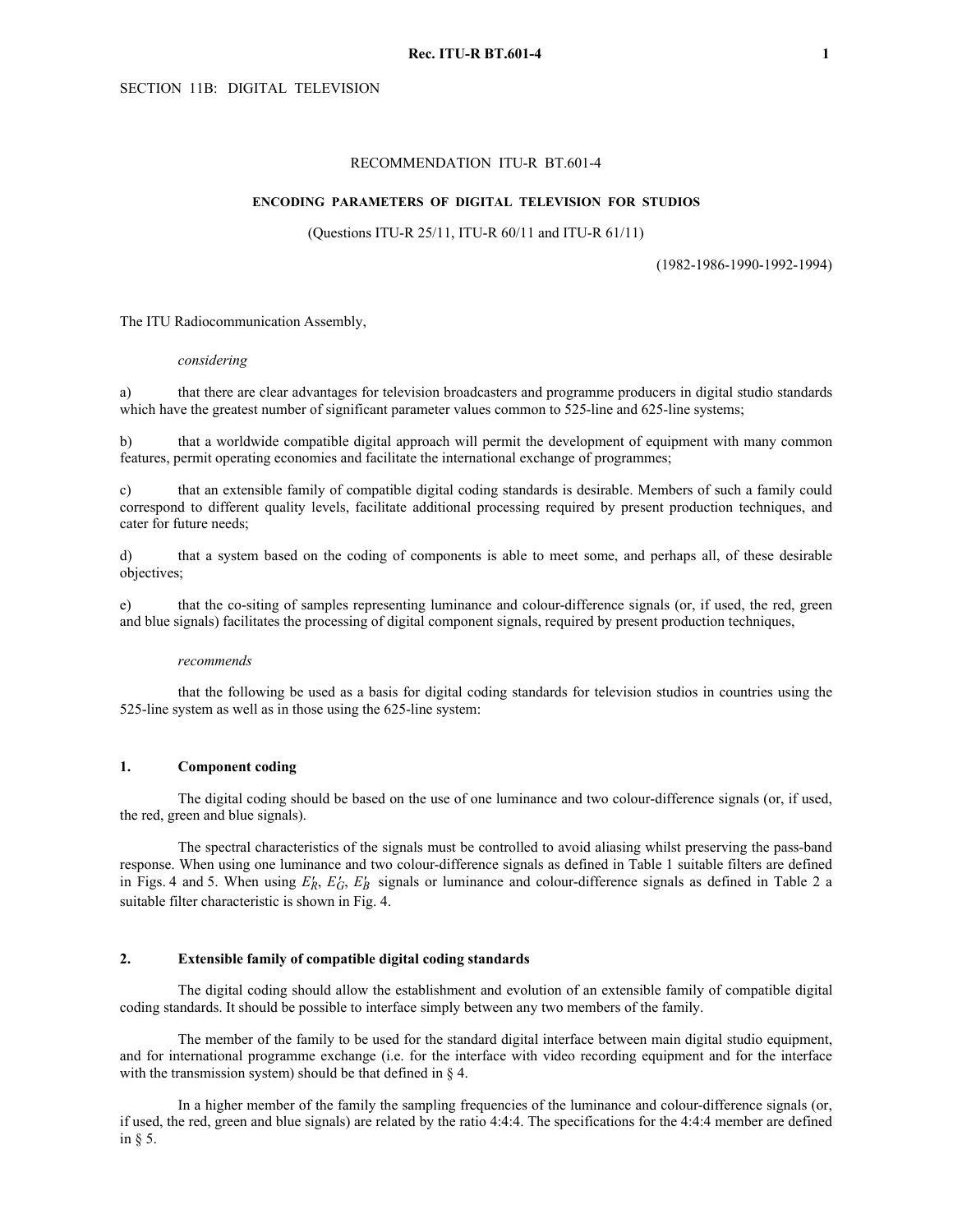# TABLE 1

# **4:2:2 member of the family**

| Parameters |                                                                                                                                                 | 525-line, 60 field/s<br>systems                                                                                                                                                                                                                                                                                                                                          | $625$ -line, 50 field/s<br>systems |  |  |
|------------|-------------------------------------------------------------------------------------------------------------------------------------------------|--------------------------------------------------------------------------------------------------------------------------------------------------------------------------------------------------------------------------------------------------------------------------------------------------------------------------------------------------------------------------|------------------------------------|--|--|
|            | 1. Coded signals: $Y, C_R, C_B$                                                                                                                 | These signals are obtained from gamma pre-corrected signals, namely:<br>$E'_Y, E'_R - E'_Y, E'_B - E'_Y$ (Annex 1, § 2 refers)                                                                                                                                                                                                                                           |                                    |  |  |
|            | 2. Number of samples per total line:<br>- luminance signal $(Y)$<br>$-$ each colour-difference signal<br>$(C_R, C_R)$                           | 858<br>429                                                                                                                                                                                                                                                                                                                                                               | 864<br>432                         |  |  |
|            | 3. Sampling structure                                                                                                                           | Orthogonal, line, field and frame repetitive. $C_R$ and $C_B$ samples co-sited with odd (1st,<br>3rd, 5th, etc.) <i>Y</i> samples in each line                                                                                                                                                                                                                           |                                    |  |  |
|            | 4. Sampling frequency:<br>$-$ luminance signal<br>- each colour-difference signal                                                               | 13.5 MHz<br>$6.75$ MHz<br>The tolerance for the sampling frequencies should coincide with the tolerance for the<br>line frequency of the relevant colour television standard                                                                                                                                                                                             |                                    |  |  |
|            | 5. Form of coding                                                                                                                               | Uniformly quantized PCM, 8 (optionally 10) bits per sample, for the luminance signal<br>and each colour-difference signal                                                                                                                                                                                                                                                |                                    |  |  |
|            | 6. Number of samples per digital active<br>line:<br>$-$ luminance signal<br>$-$ each colour-difference signal                                   | 720<br>360                                                                                                                                                                                                                                                                                                                                                               |                                    |  |  |
|            | 7. Analogue-to-digital horizontal timing<br>relationship:<br>- from end of digital active line to $O_H$                                         | 16 luminance clock periods                                                                                                                                                                                                                                                                                                                                               | 12 luminance clock periods         |  |  |
|            | 8. Correspondence between video signal<br>levels and quantization levels:<br>- scale<br>$-$ luminance signal<br>- each colour-difference signal | (See $\S$ 3.4) (Values are decimal)<br>0 to $255$<br>220 quantization levels with the black level corresponding to level 16 and the peak<br>white level corresponding to level 235. The signal level may occasionally excurse<br>beyond level 235<br>225 quantization levels in the centre part of the quantization scale with zero signal<br>corresponding to level 128 |                                    |  |  |
|            | 9. Code-word usage                                                                                                                              | Code words corresponding to quantization levels 0 and 255 are used exclusively for<br>synchronization. Levels 1 to 254 are available for video                                                                                                                                                                                                                           |                                    |  |  |

# **3. Specifications applicable to any member of the family**

*3.1* Sampling structures should be spatially static. This is the case, for example, for the orthogonal sampling structure specified in § 4 for the 4:2:2 member of the family and in § 5 for the 4:4:4 member.

*3.2* If the samples represent luminance and two simultaneous colour-difference signals, each pair of colourdifference samples should be spatially co-sited. If samples representing red, green and blue signals are used they should be co-sited.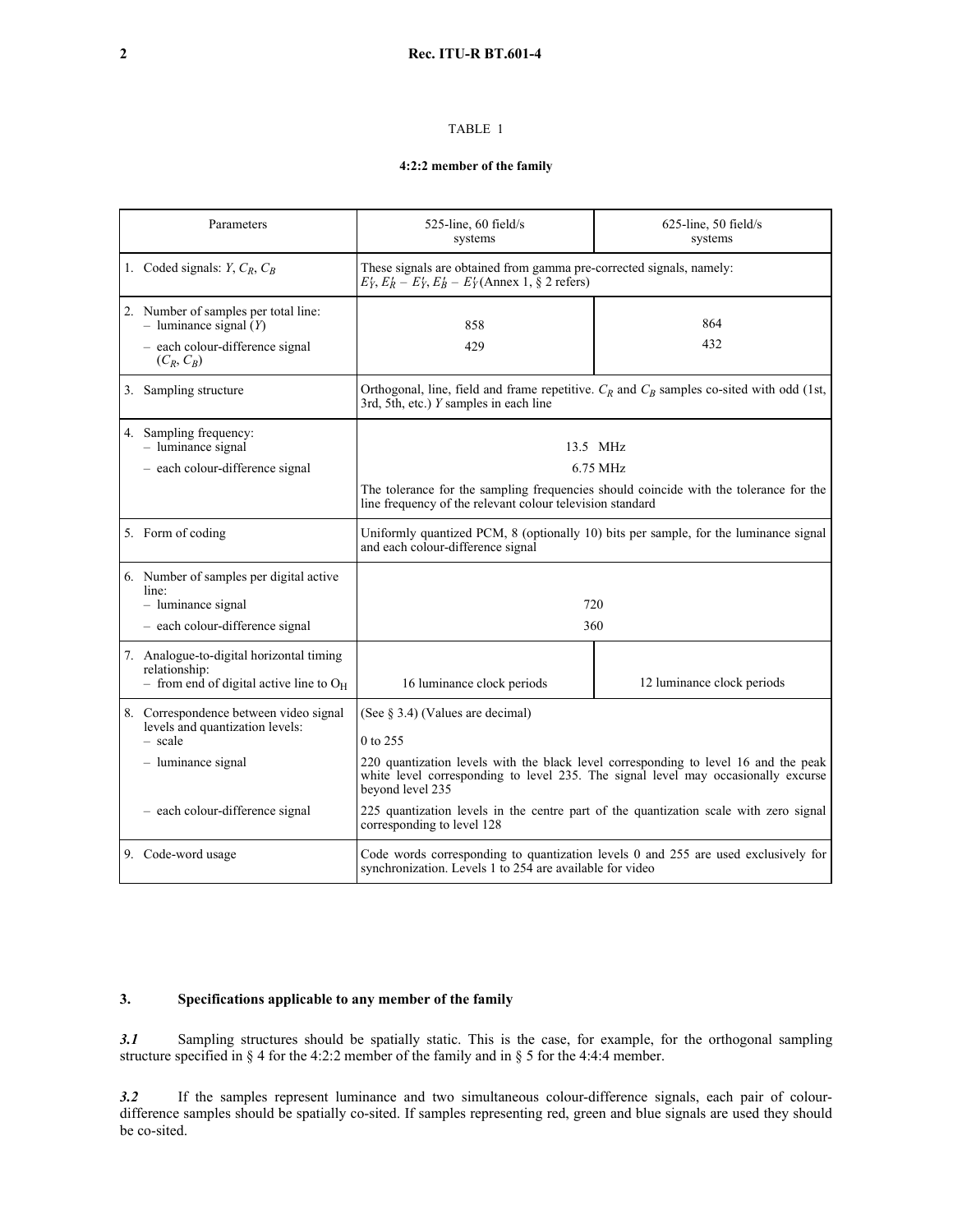## TABLE 2

**4:4:4 member of the family**

| Parameters                                                                                                                                           | $525$ -line, 60 field/s<br>systems                                                                                                                                                                                                                                                                                  | $625$ -line, 50 field/s<br>systems |  |  |
|------------------------------------------------------------------------------------------------------------------------------------------------------|---------------------------------------------------------------------------------------------------------------------------------------------------------------------------------------------------------------------------------------------------------------------------------------------------------------------|------------------------------------|--|--|
| 1. Coded signals: $Y, C_R, C_R$ or $R, G, B$                                                                                                         | These signals are obtained from gamma pre-corrected signals, namely:<br>$E'_Y, E'_R - E'_Y, E'_R - E'_Y$ or $E'_R, E'_G, E'_R$                                                                                                                                                                                      |                                    |  |  |
| 2. Number of samples per total line for<br>each signal                                                                                               | 858                                                                                                                                                                                                                                                                                                                 | 864                                |  |  |
| Sampling structure<br>3.                                                                                                                             | Orthogonal, line, field and frame repetitive. The three sampling structures to be<br>coincident and coincident also with the luminance sampling structure of the<br>$4:2:2$ member                                                                                                                                  |                                    |  |  |
| Sampling frequency for each signal<br>4.                                                                                                             | 13.5 MHz                                                                                                                                                                                                                                                                                                            |                                    |  |  |
| Form of coding<br>5.                                                                                                                                 | Uniformly quantized PCM, 8 (optionally 10) bits per sample                                                                                                                                                                                                                                                          |                                    |  |  |
| 6. Duration of the digital active line<br>expressed in number of samples                                                                             | 720                                                                                                                                                                                                                                                                                                                 |                                    |  |  |
| 7. Correspondence between video<br>signal levels and the 8 most<br>significant bits (MSB) of the<br>quantization level for each sample:<br>$- scale$ | (See $\S$ 3.4) (Values are decimal)<br>0 to 255                                                                                                                                                                                                                                                                     |                                    |  |  |
| - R, G, B or luminance signal <sup>(1)</sup>                                                                                                         | 220 quantization levels with the black level corresponding to level 16 and the peak<br>white level corresponding to level 235. The signal level may occasionally excurse<br>beyond level 235<br>225 quantization levels in the centre part of the quantization scale with zero signal<br>corresponding to level 128 |                                    |  |  |
| $-$ each colour-difference signal <sup>(1)</sup>                                                                                                     |                                                                                                                                                                                                                                                                                                                     |                                    |  |  |

 $(1)$  If used.

*3.3* The digital standard adopted for each member of the family should permit worldwide acceptance and application in operation; one condition to achieve this goal is that, for each member of the family, the number of samples per line specified for 525-line and 625-line systems shall be compatible (preferably the same number of samples per line).

*3.4* In applications of these specifications, the contents of digital words are expressed in both decimal and hexadecimal forms, denoted by the suffixes "d" and "h" respectively.

To avoid confusion between 8-bit and 10-bit representations, the eight most-significant bits are considered to be an integer part while the two additional bits, if present, are considered to be fractional parts.

For example, the bit pattern 10010001 would be expressed as  $145<sub>d</sub>$  or  $91<sub>h</sub>$ , whereas the pattern 1001000101 would be expressed as  $145.25_d$  or  $91.4_h$ .

Where no fractional part is shown, it should be assumed to have the binary value 00.

### **4. Encoding parameter values for the 4:2:2 member of the family**

The specification (Table 1) applies to the 4:2:2 member of the family, to be used for the standard digital interface between main digital studio equipment and for international programme exchange.

### **5. Encoding parameter values for the 4:4:4 member of the family**

The following specification given in Table 2 applies to the 4:4:4 member of the family suitable for television source equipment and high-quality video signal processing applications.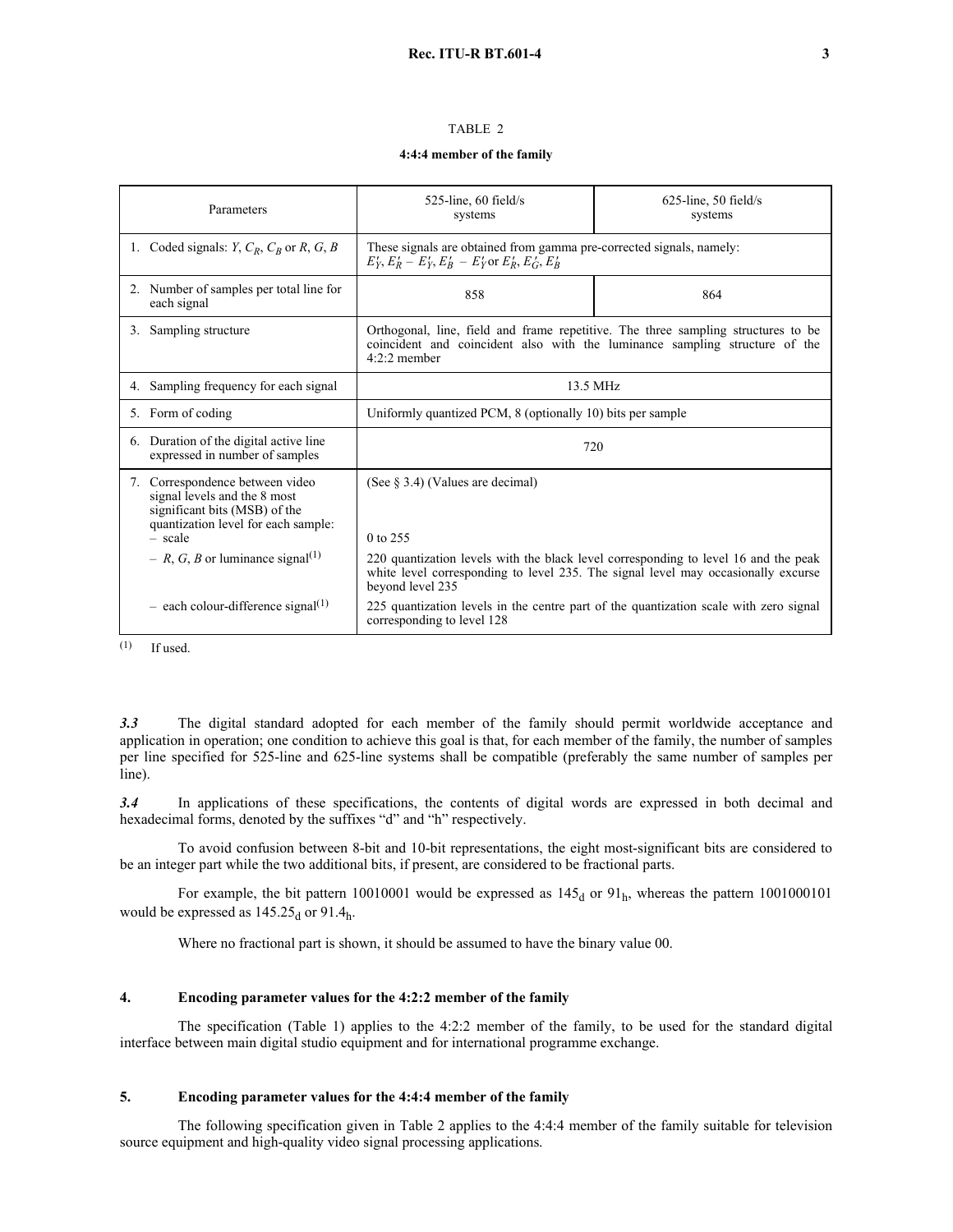## ANNEX 1

### **Definition of signals used in the digital coding standards**

### **1. Relationship of digital active line to analogue sync reference**

The relationship between 720 digital active line luminance samples and the analogue synchronizing references for 625-line and 525-line systems is shown in Fig. 1. A luminance sample is co-sited with the analogue line reference point  $O_{H}$ .

The identification numbers of the samples that make up the digital line, the digital line blanking and the digital active line are shown in Fig. 2. The respective numbers of colour-difference samples can be obtained by dividing the number of luminance samples by two. The (12, 132) and (16, 122) were chosen symmetrically to dispose the digital active line about the permitted variations. They do not form part of the digital line specification and relate only to the analogue interface.

The numbers of the digital lines that make up the digital fields and the digital field blanking intervals are shown in Fig. 3.



FIGURE 1 **Relationship between video samples and the analogue line synchronization**

*Note 1* – Sample identification numbers in parentheses are for 625-line systems where these differ from those of 525-line systems. *T* represents the luminance sampling period. D01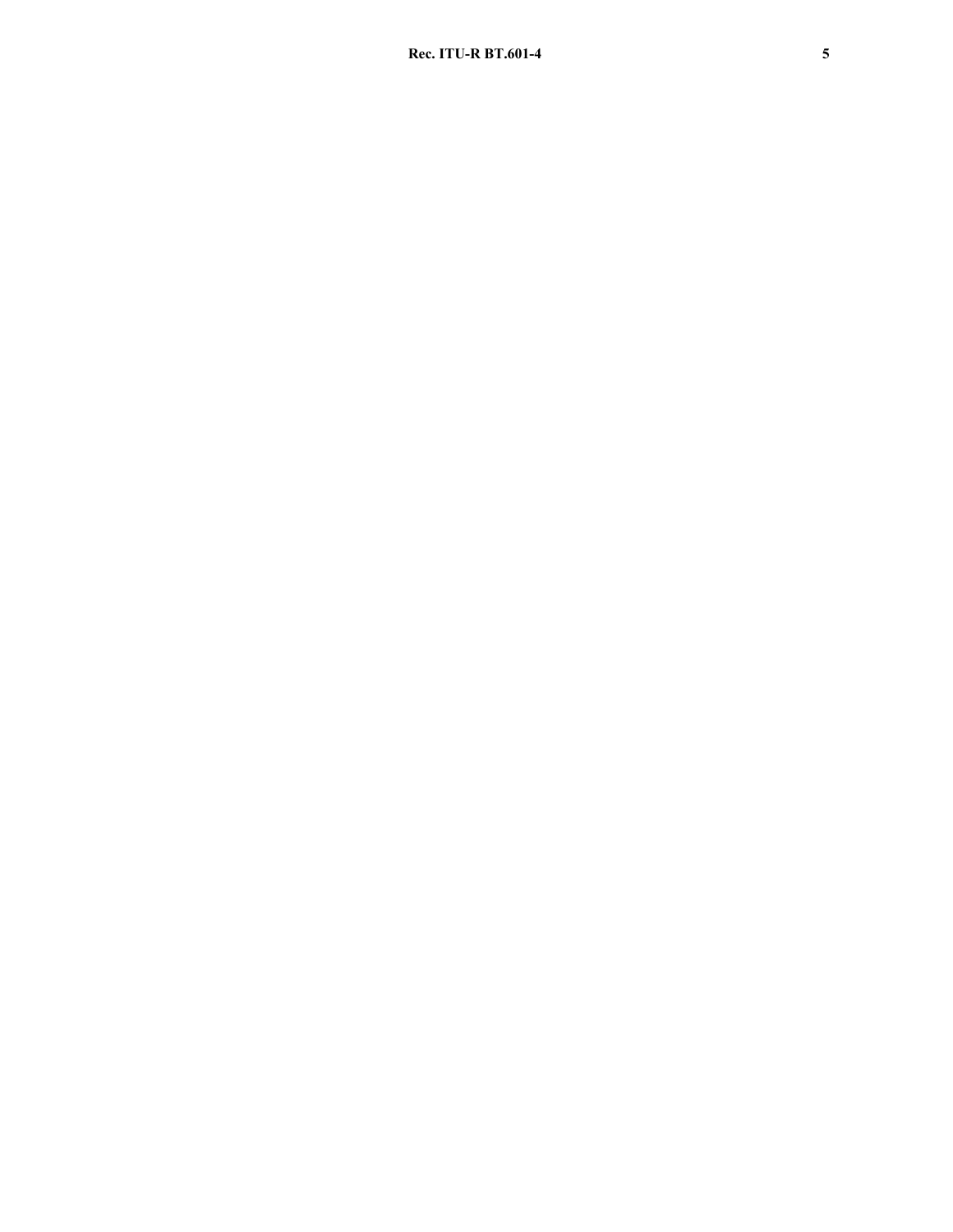### **6 Rec. ITU-R BT.601-4**

# FIGURE 2 **Definitions of the digital line samples**



D02 *Note*  $1$  – Sample identification numbers and sample periods in parentheses are for 625-line systems where these differ from those of 525-line systems.

|                                        | Digital line numbers |              |                                   |
|----------------------------------------|----------------------|--------------|-----------------------------------|
|                                        | 525 lines            | 625 lines    |                                   |
|                                        | $\overline{4}$       | $\mathbf{1}$ |                                   |
| Digital<br>field blanking<br>$(V = 1)$ |                      |              |                                   |
|                                        | 9                    | 22           |                                   |
|                                        | $10\,$               | 23           | Digital<br>field 1                |
| Digital<br>active field<br>$(V = 0)$   |                      |              | $(F = 0)$                         |
|                                        | 263                  | 310          |                                   |
|                                        | 264                  | 311          |                                   |
|                                        | 265                  | 312          |                                   |
| Digital<br>field blanking<br>$(V=1)$   | 266                  | 313          |                                   |
|                                        |                      |              |                                   |
|                                        | 272                  | 335          |                                   |
|                                        | 273                  | 336          |                                   |
| Digital<br>active field<br>$(V = 0)$   |                      |              | Digital<br>field $2$<br>$(F = 1)$ |
|                                        | 525                  | 623          |                                   |
|                                        | $\mathbf{1}$         | 624          |                                   |
| Digital<br>field blanking<br>$(V = 1)$ | $\sqrt{2}$           | 625          |                                   |
|                                        | $\overline{3}$       |              |                                   |

# FIGURE 3 **Line numbers in the digital picture (frame)**

*Note 1* – Digital line numbers correspond to the associated analogue line numbers defined in Recommendation ITU-R BT.470. D03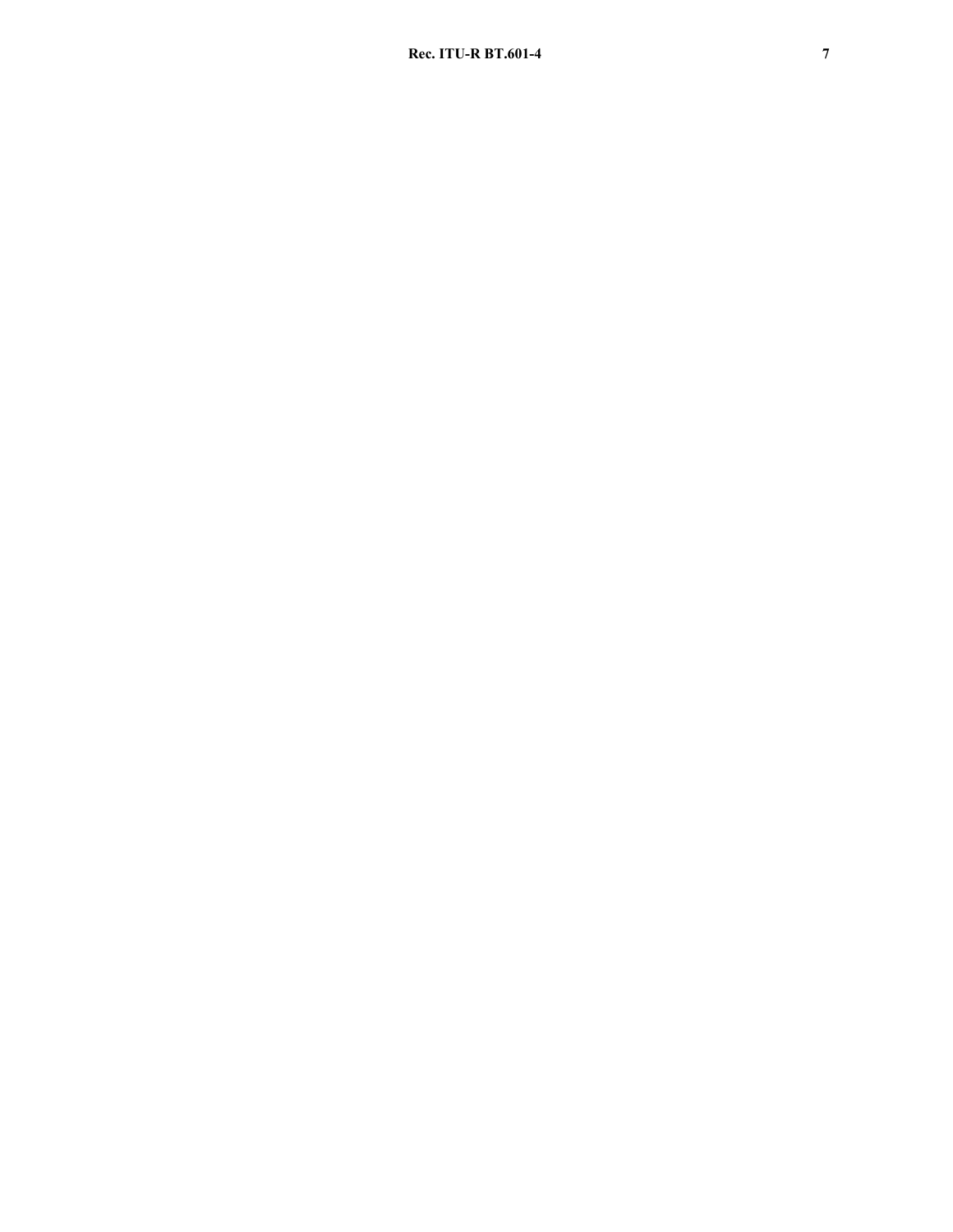# 2. Definition of the digital signals  $Y$ ,  $C_R$ ,  $C_B$ , from the primary (analogue) signals  $E_R$ ,  $E_G$  and  $E_B$

This section describes, with a view to defining the signals *Y*, *CR*, *CB*, the rules for construction of these signals from the primary analogue signals *ER* , *EG* and *EB* . The signals are constructed by following the three stages described in § 2.1, 2.2 and 2.3 below. The method is given as an example, and in practice other methods of construction from these primary signals or other analogue or digital signals may produce identical results. An example is given in § 2.4.

# *2.1 Construction of luminance (EY) and colour-difference (ER – EY) and (EB – EY) signals*

The construction of luminance and colour-difference signals is as follows:

$$
E'_Y = 0.299 E'_R + 0.587 E'_G + 0.114 E'_B
$$

whence:

$$
(E'_R - E'_Y) = E'_R - 0.299 E'_R - 0.587 E'_G - 0.114 E'_B
$$
  
= 0.701 E'\_R - 0.587 E'\_G - 0.114 E'\_B

and:

$$
(E'_B - E'_Y) = E'_B - 0.299 E'_R - 0.587 E'_G - 0.114 E'_B
$$
  
= -0.299 E'\_R - 0.587 E'\_G + 0.886 E'\_B

Taking the signal values as normalized to unity (e.g. 1.0 V maximum levels), the values obtained for white, black and the saturated primary and complementary colours are as follows:

### TABLE 3

### **Normalized signal values**

| Condition                 | $E_R^\prime$ | $E_G$                          | $E'_B$         | $E'_Y$                  | $E'_R - E'_Y$                 | $E'_B - E'_Y$                 |
|---------------------------|--------------|--------------------------------|----------------|-------------------------|-------------------------------|-------------------------------|
| White<br>Black            | 1.0          | 1.0<br>0                       | 1.0            | 1.0                     | $\theta$<br>0                 |                               |
| Red<br>Green<br>Blue      | 1.0          | 0<br>1.0<br>0                  | 1.0            | 0.299<br>0.587<br>0.114 | 0.701<br>$-0.587$<br>$-0.114$ | $-0.299$<br>$-0.587$<br>0.886 |
| Yellow<br>Cyan<br>Magenta | 1.0<br>1.0   | 1.0<br>1.0<br>$\boldsymbol{0}$ | $1.0\,$<br>1.0 | 0.886<br>0.701<br>0.413 | 0.114<br>$-0.701$<br>0.587    | $-0.886$<br>0.299<br>0.587    |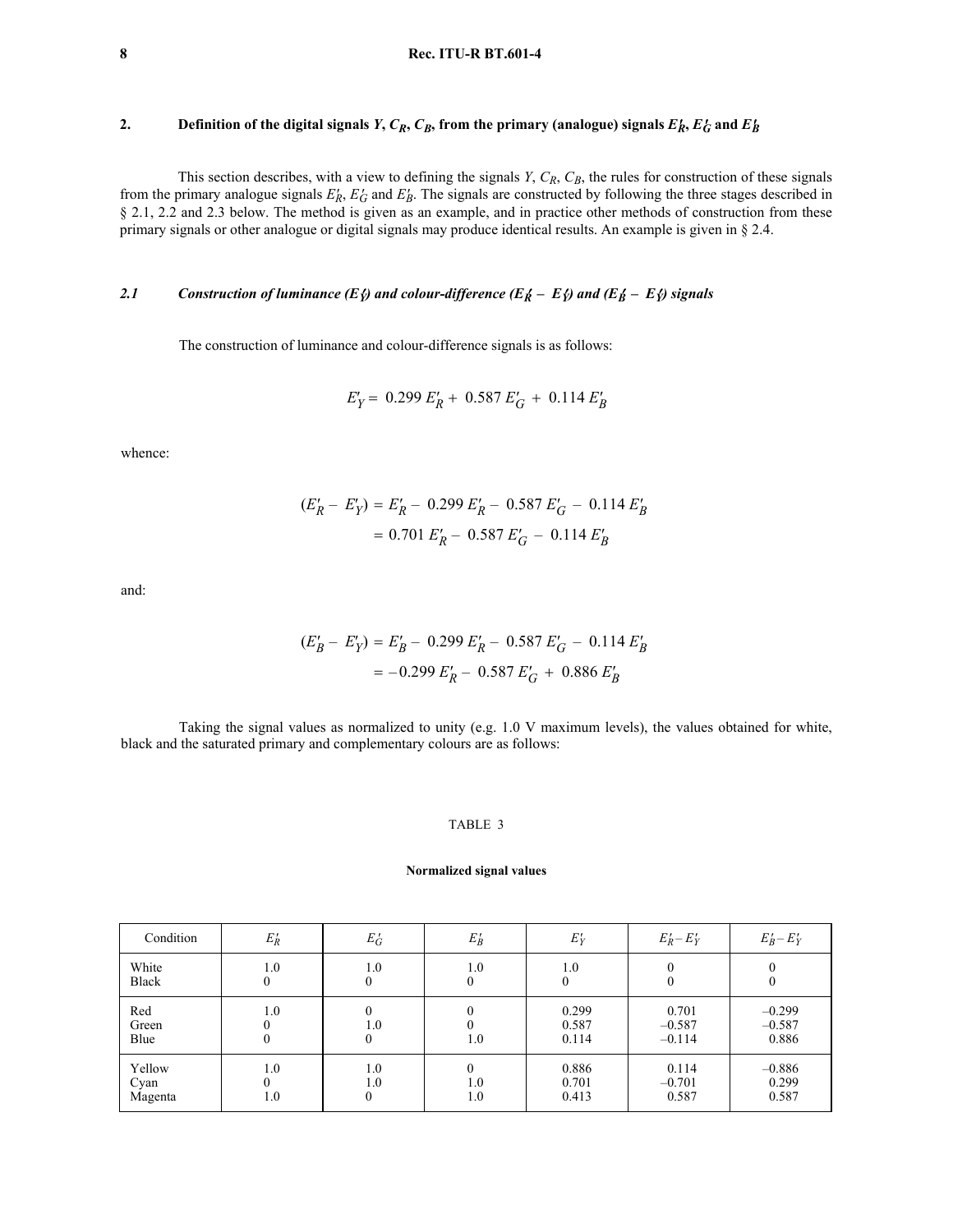# 2.2 *Construction of re-normalized colour-difference signals (* $E'_{C_R}$  *and*  $E'_{C_B}$ *)*

Whilst the values for  $E'_Y$  have a range of 1.0 to 0, those for  $(E'_R - E'_Y)$  have a range of +0.701 to –0.701 and for  $(E_B - E_A^0)$  a range of +0.886 to –0.886. To restore the signal excursion of the colour-difference signals to unity (i.e. +0.5) to  $-0.5$ ), coefficients can be calculated as follows:

$$
K_R = \frac{0.5}{0.701} = 0.713;
$$
  $K_B = \frac{0.5}{0.886} = 0.564$ 

Then:

$$
E'_{C_R} = 0.713 (E'_R - E'_Y) = 0.500 E'_R - 0.419 E'_G - 0.081 E'_B
$$

and:

$$
E'_{C_B} = 0.564 (E'_B - E'_Y) = -0.169 E'_R - 0.331 E'_G + 0.500 E'_B
$$

where  $E'_{C_R}$  and  $E'_{C_B}$  are the re-normalized red and blue colour-difference signals respectively (see Notes 1 and 2). *Note 1* – The symbols  $E'_{C_R}$  and  $E'_{C_B}$  will be used only to designate re-normalized colour-difference signals, i.e. having the same nominal peak-to-peak amplitude as the luminance signal  $E<sub>Y</sub>$  thus selected as the reference amplitude.

*Note 2* – In the circumstances when the component signals are not normalized to a range of 1 to 0, for example, when converting from analogue component signals with unequal luminance and colour-difference amplitudes, an additional gain factor will be necessary and the gain factors  $K_R$ ,  $K_B$  should be modified accordingly.

### *2.3 Quantization*

In the case of a uniformly-quantized 8-bit binary encoding,  $2^8$ , i.e. 256, equally spaced quantization levels are specified, so that the range of the binary numbers available is from 0000 0000 to 1111 1111 (00 to FF in hexadecimal notation), the equivalent decimal numbers being 0 to 255, inclusive.

In the case of the 4:2:2 system described in this Recommendation, levels 0 and 255 are reserved for synchronization data, while levels 1 to 254 are available for video.

Given that the luminance signal is to occupy only 220 levels, to provide working margins, and that black is to be at level 16, the decimal value of the luminance signal,  $\overline{Y}$ , prior to quantization, is:

$$
\overline{Y} = 219 \left( E'_Y \right) + 16
$$

and the corresponding level number after quantization is the nearest integer value.

Similarly, given that the colour-difference signals are to occupy 225 levels and that the zero level is to be level 128, the decimal values of the colour-difference signals,  $\overline{C}_R$  and  $\overline{C}_B$ , prior to quantization are:

$$
\overline{C}_R = 224 [0.713 (E_R' - E_Y')] + 128
$$

and:

$$
\overline{C}_B = 224 [0.564 (E'_B - E'_Y)] + 128
$$

which simplify to the following:

$$
\overline{C}_R = 160 (E_R' - E_Y') + 128
$$

and:

$$
\overline{C}_B = 126 (E'_B - E'_Y) + 128
$$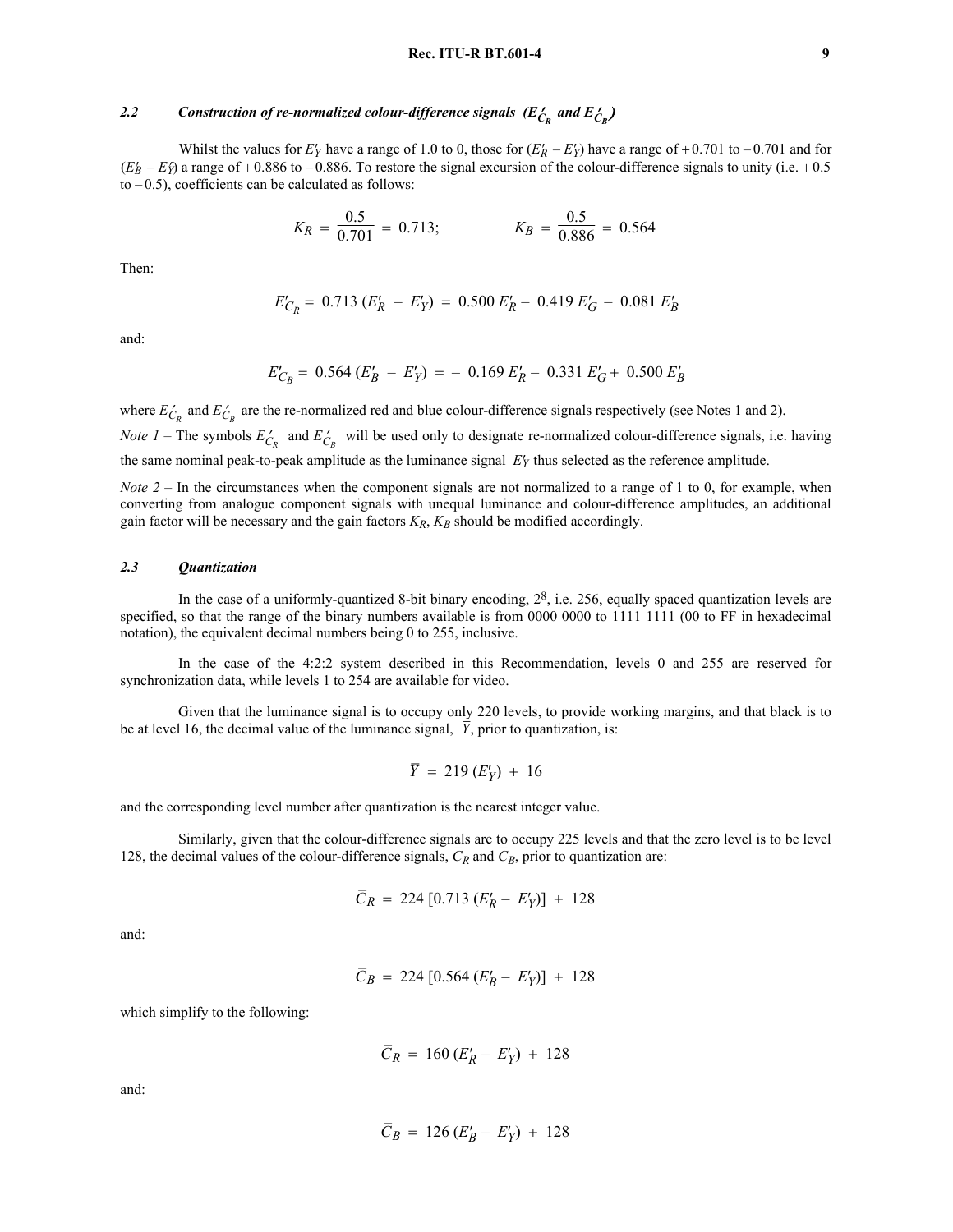and the corresponding level number, after quantization, is the nearest integer value.

The digital equivalents are termed *Y*, *C<sup>R</sup>* and *CB*.

### 2.4 *Construction of Y, C<sub>R</sub>, C<sub>B</sub> via quantization of*  $E_K$ *,*  $E_G$ *,*  $E_B$

In the case where the components are derived directly from the gamma pre-corrected component signals  $E^R$ ,  $E^G$ , *EB* , or directly generated in digital form, then the quantization and encoding shall be equivalent to:

 $E'_{R_D}$  (in digital form) = int (219 *E'<sub>R</sub>*) + 16

 $E'_{G_D}$  (in digital form) = int (219 *E*<sup>*G*</sup>) + 16

$$
E'_{B_D}
$$
 (in digital form) = int (219  $E'_B$ ) + 16

Then:

$$
Y = \frac{77}{256} E'_{R_D} + \frac{150}{256} E'_{G_D} + \frac{29}{256} E'_{B_D}
$$

$$
C_R = \frac{131}{256} E'_{R_D} - \frac{110}{256} E'_{G_D} - \frac{21}{256} E'_{B_D} + 128
$$

$$
C_B = -\frac{44}{256} E'_{R_D} - \frac{87}{256} E'_{G_D} + \frac{131}{256} E'_{B_D} + 128
$$

taking the nearest integer coefficients, base 256. To obtain the 4:2:2 components *Y*, *CR*, *CB*, low-pass filtering and subsampling must be performed on the 4:4:4 *CR*, *C<sup>B</sup>* signals described above. Note should be taken that slight differences could exist between  $C_R$ ,  $C_R$  components derived in this way and those derived by analogue filtering prior to sampling.

# *2.5 Limiting of Y, C<sup>R</sup> , C<sup>B</sup> signals*

Digital coding in the form of *Y*, *CR*, *C<sup>B</sup>* signals can represent a substantially greater gamut of signal values than can be supported by the corresponding ranges of *R*, *G*, *B* signals. Because of this it is possible, as a result of electronic picture generation or signal processing, to produce *Y*, *CR*, *C<sup>B</sup>* signals which, although valid individually, would result in out-of-range values when converted to *R*, *G*, *B*. It is both more convenient and more effective to prevent this by applying limiting to the *Y*, *CR*, *C<sup>B</sup>* signals than to wait until the signals are in *R, G, B* form. Also, limiting can be applied in a way that maintains the luminance and hue values, minimizing the subjective impairment by sacrificing only saturation.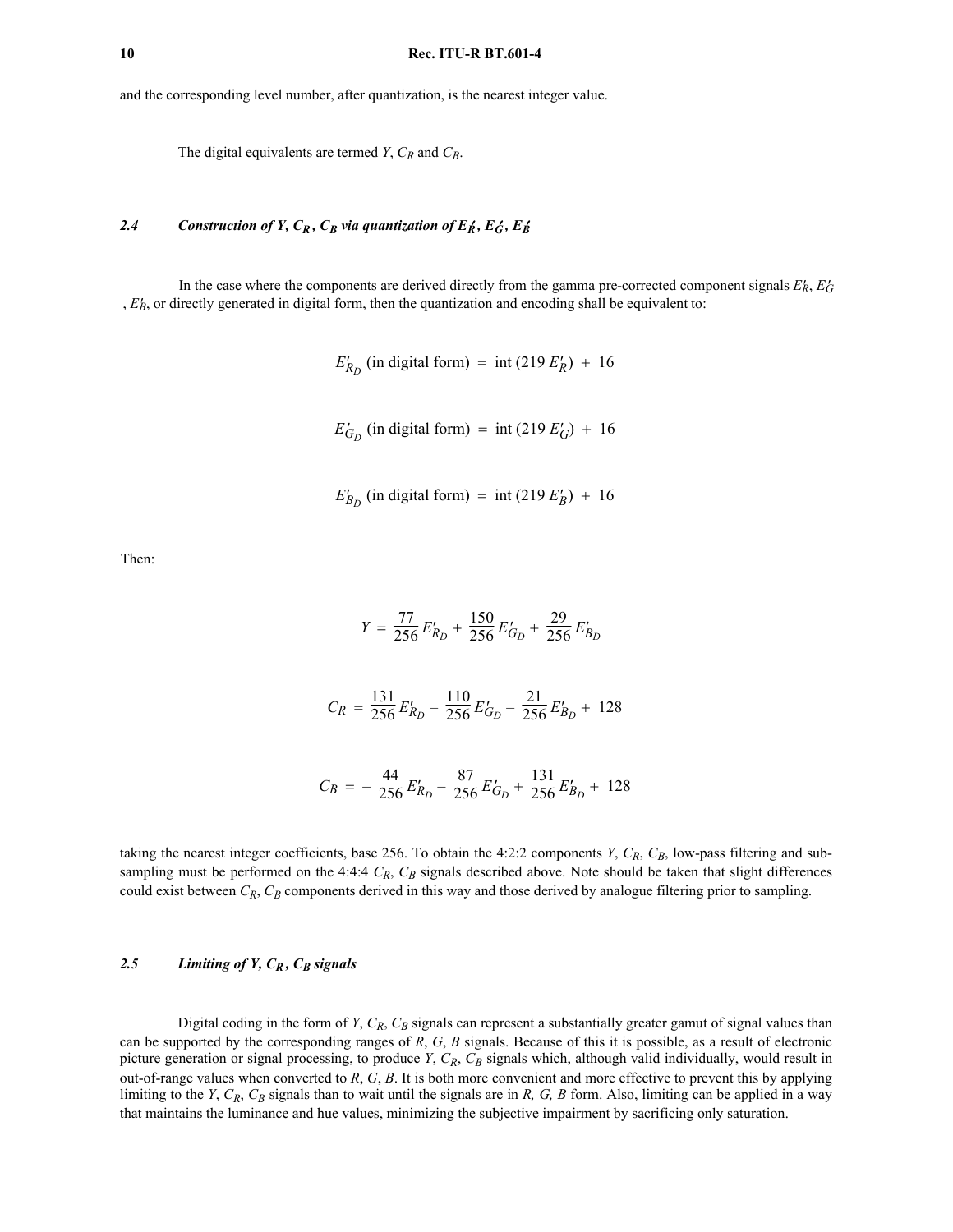# ANNEX 2

### **Filtering characteristics**

FIGURE 4



c) Passband group-delay tolerance

*Note 1* – The lowest indicated values in b) and c) are for 1 kHz (instead of 0 MHz).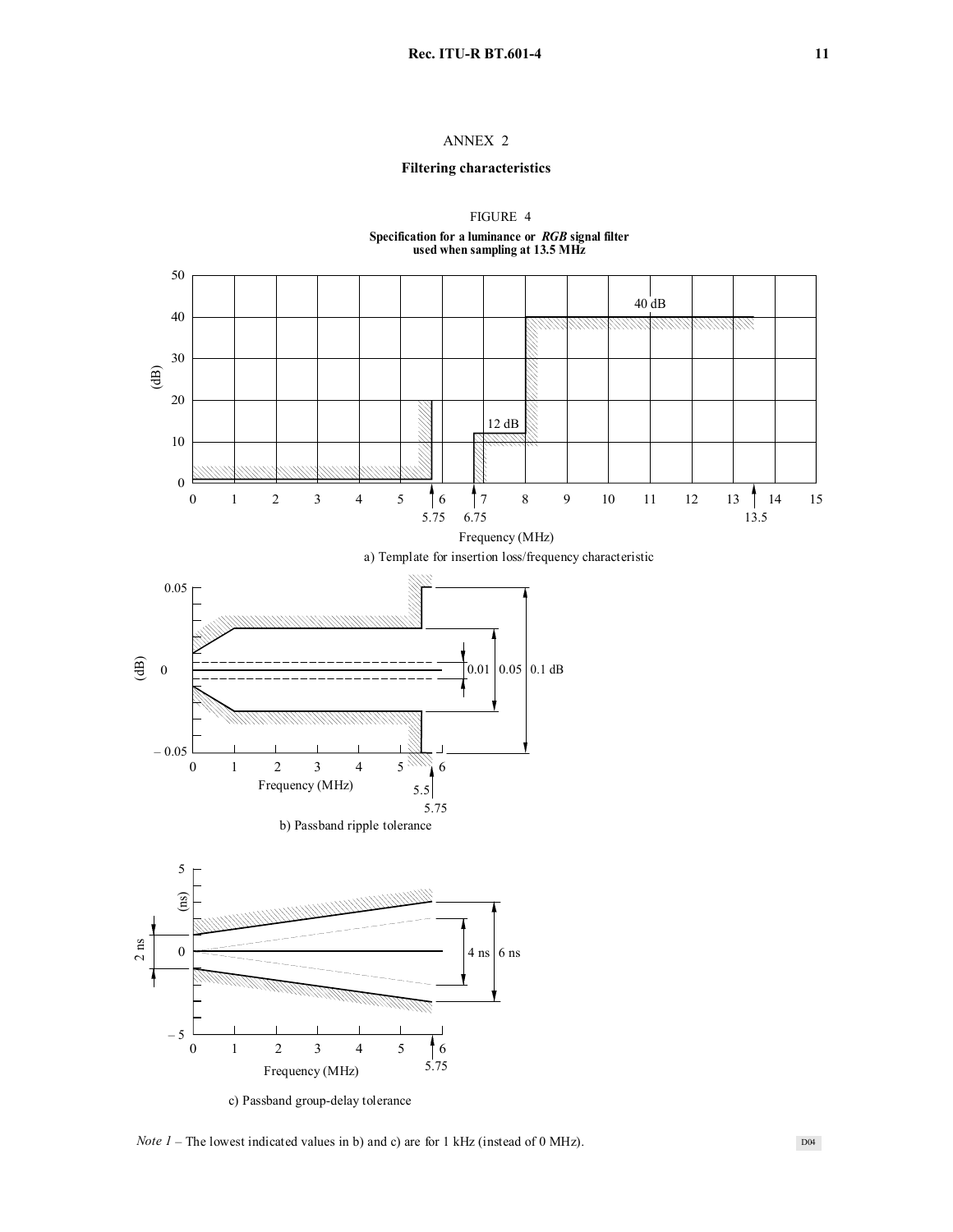**Rec. ITU-R BT.601-4**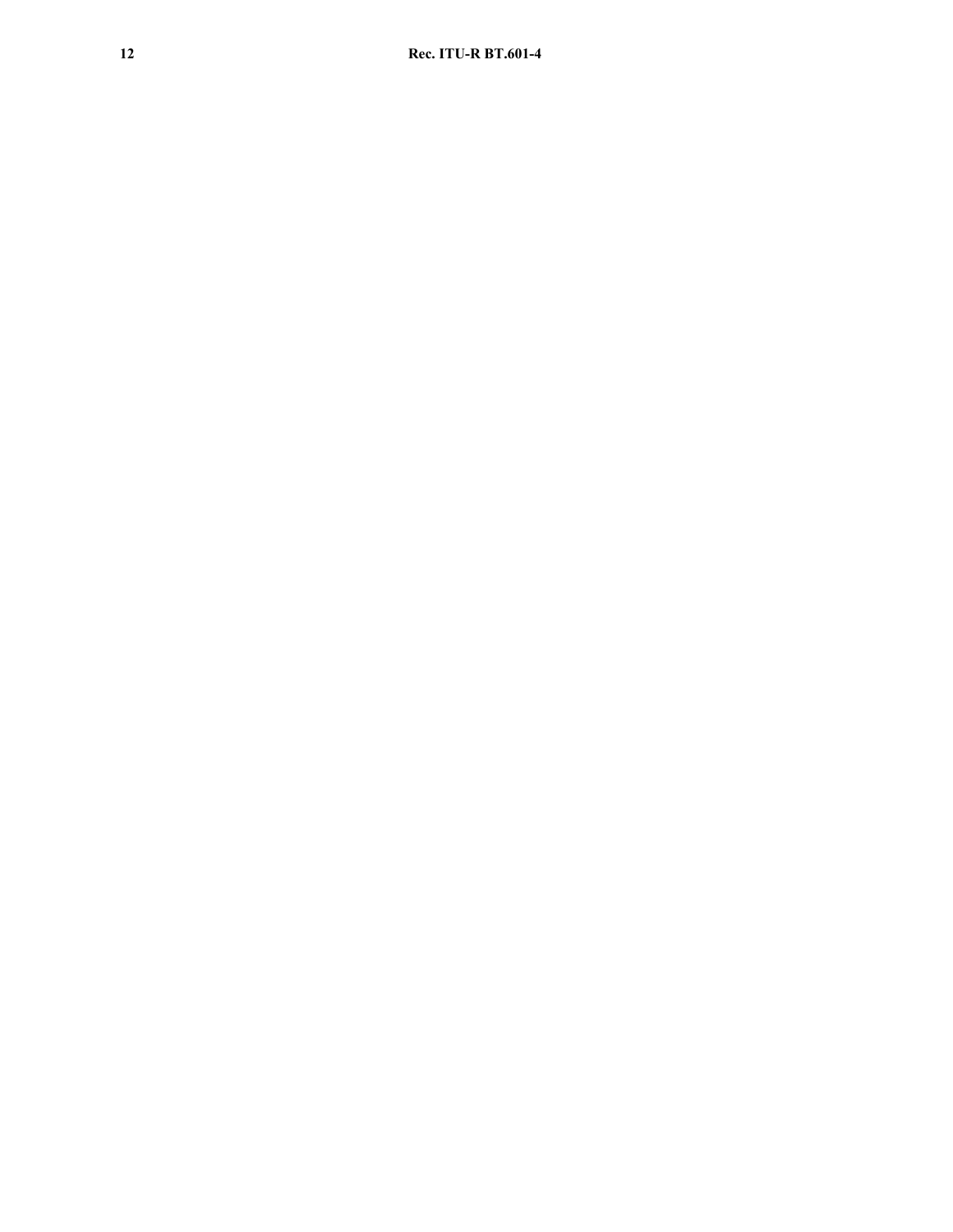FIGURE 5 **Specification for a colour-difference signal filter used when sampling at 6.75 MHz**



a) Template for insertion loss/frequency characteristic







*Note 1* – The lowest indicated values in b) and c) are for 1 kHz (instead of 0 MHz).

D05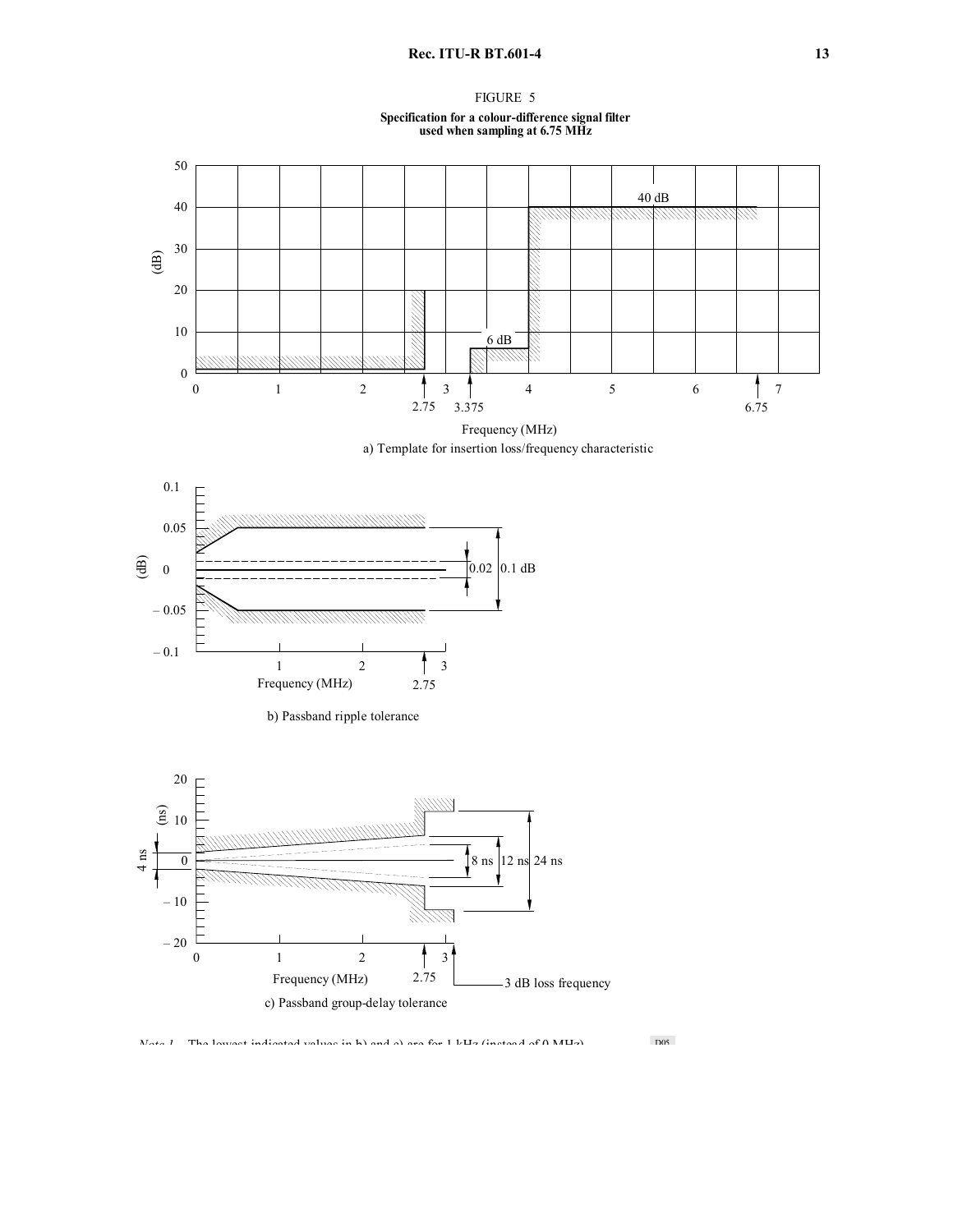





b) Passband ripple tolerance

*Notes to Figs. 4, 5 and 6:*

*Note 1* – Ripple and group delay are specified relative to their values at 1 kHz. The fill lines are practical limits and the dashed lines give suggested limits for the theoretical design.

*Note 2* – In the digital filter, the practical and design limits are the same. The delay distortion is zero, by design.

Note 3 – In the digital filter (Fig. 6), the amplitude/frequency characteristic (on linear scales) should be skew-symmetrical about the half-amplitude point, which is indicated on the figure.

 $D<sup>0</sup>$ *Note*  $4$  – In the proposals for the filters used in the encoding and decoding processes, it has been assumed that, in the post-filters which follow digital-to-analogue conversion, correction for the  $(\sin x/x)$  characterist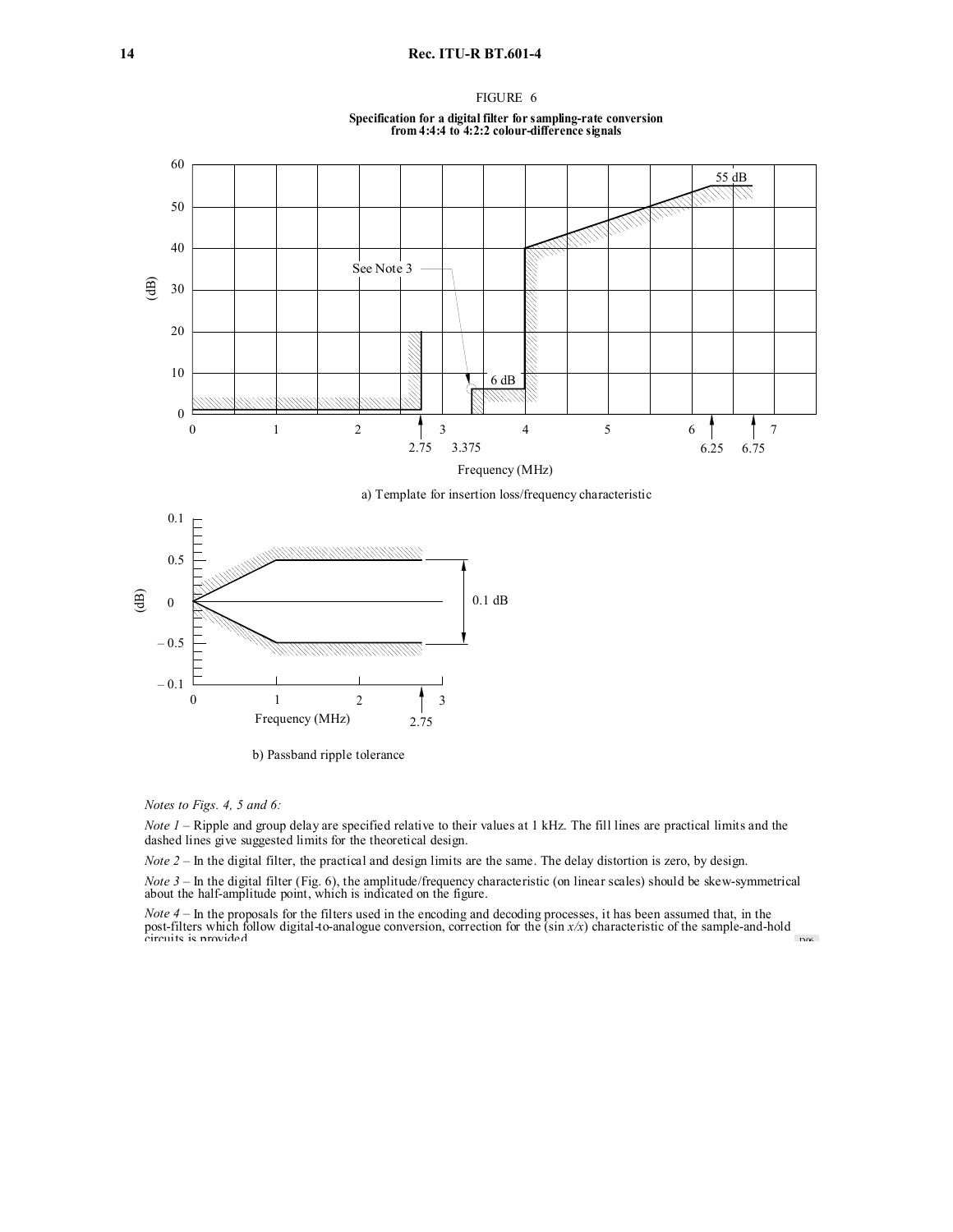### ANNEX 3

### **Some guidance on the practical implementation of the filters recommended in Annex 2**

In the proposals for the filters used in the encoding and decoding processes, it has been assumed that, in the post-filters which follow digital-to-analogue conversion, correction for the  $(\sin x/x)$  characteristic is provided. The passband tolerances of the filter plus (sin  $x/x$ ) corrector plus the theoretical (sin  $x/x$ ) characteristic should be the same as given for the filters alone. This is most easily achieved if, in the design process, the filter,  $(\sin x/x)$  corrector and delay equalizer are treated as a single unit.

The total delays due to filtering and encoding the luminance and colour-difference components should be the same. The delay in the colour-difference filter (Fig. 5) is double that of the luminance filter (Fig. 4). As it is difficult to equalize these delays using analogue delay networks without exceeding the passband tolerances, it is recommended that the bulk of the delay differences (in integral multiples of the sampling period) should be equalized in the digital domain. In correcting for any remainder, it should be noted that the sample-and-hold circuit in the decoder introduces a flat delay of one half a sampling period.

The passband tolerances for amplitude ripple and group delay are recognized to be very tight. Present studies indicate that it is necessary so that a significant number of coding and decoding operations in cascade may be carried out without sacrifice of the potentially high quality of the 4:2:2 coding standard. Due to limitations in the performance of currently available measuring equipment, manufacturers may have difficulty in economically verifying compliance with the tolerances of individual filters on a production basis. Nevertheless, it is possible to design filters so that the specified characteristics are met in practice, and manufacturers are required to make every effort in the production environment to align each filter to meet the given templates.

The specifications given in Annex 2 were devised to preserve as far as possible the spectral content of the *Y*,  $C_R$ ,  $C_R$  signals throughout the component signal chain. It is recognized, however, that the colour-difference spectral characteristic must be shaped by a slow roll-off filter inserted at picture monitors, or at the end of the component signal chain.

 $\mathcal{L}=\mathcal{L}^{\mathcal{L}}$